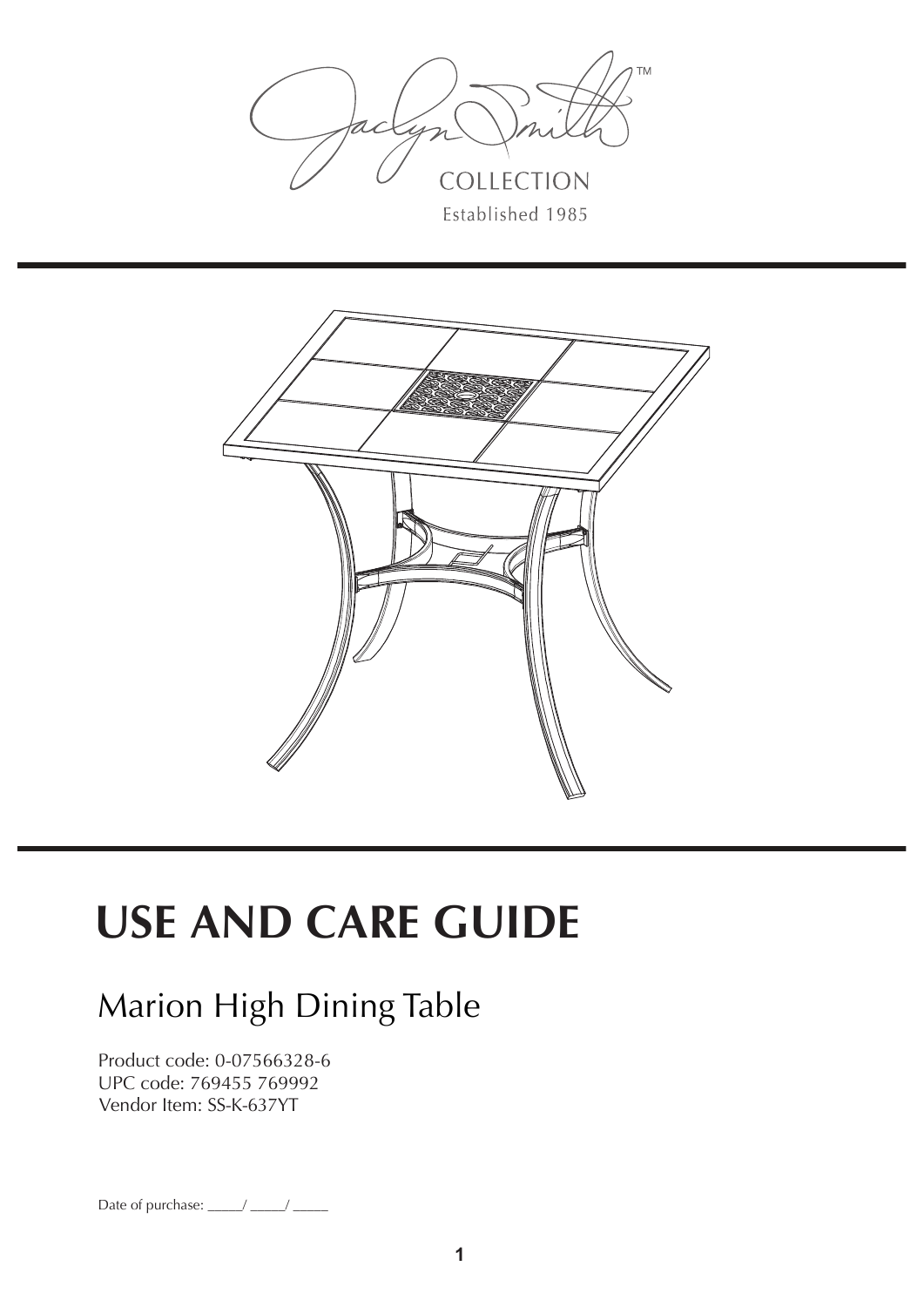## **Thank you for your purchase**

#### **Thank you for your purchase**

We are pleased that you have chosen Kmart for your outdoor furniture purchase. We hope that you enjoy the unmatched quality, comfort, and style of your new patio set. Every piece is meticulously considered all the way down to the smallest details, exclusively for you, by our world class design team. We know you have a choice when it comes to your patio furniture needs, so from our team to yours, thank you for letting us be a part of your outdoors.

### **Table of Contents**

| Set Up your Furniture Properly3 |  |
|---------------------------------|--|
| Examine your furniture3         |  |
|                                 |  |
|                                 |  |
|                                 |  |
| Care and Maintenance 4          |  |
|                                 |  |
|                                 |  |
| Planning Assembly 4             |  |
|                                 |  |
| Hardware Included 4             |  |
|                                 |  |

#### **Assembly Instructions**

|--|--|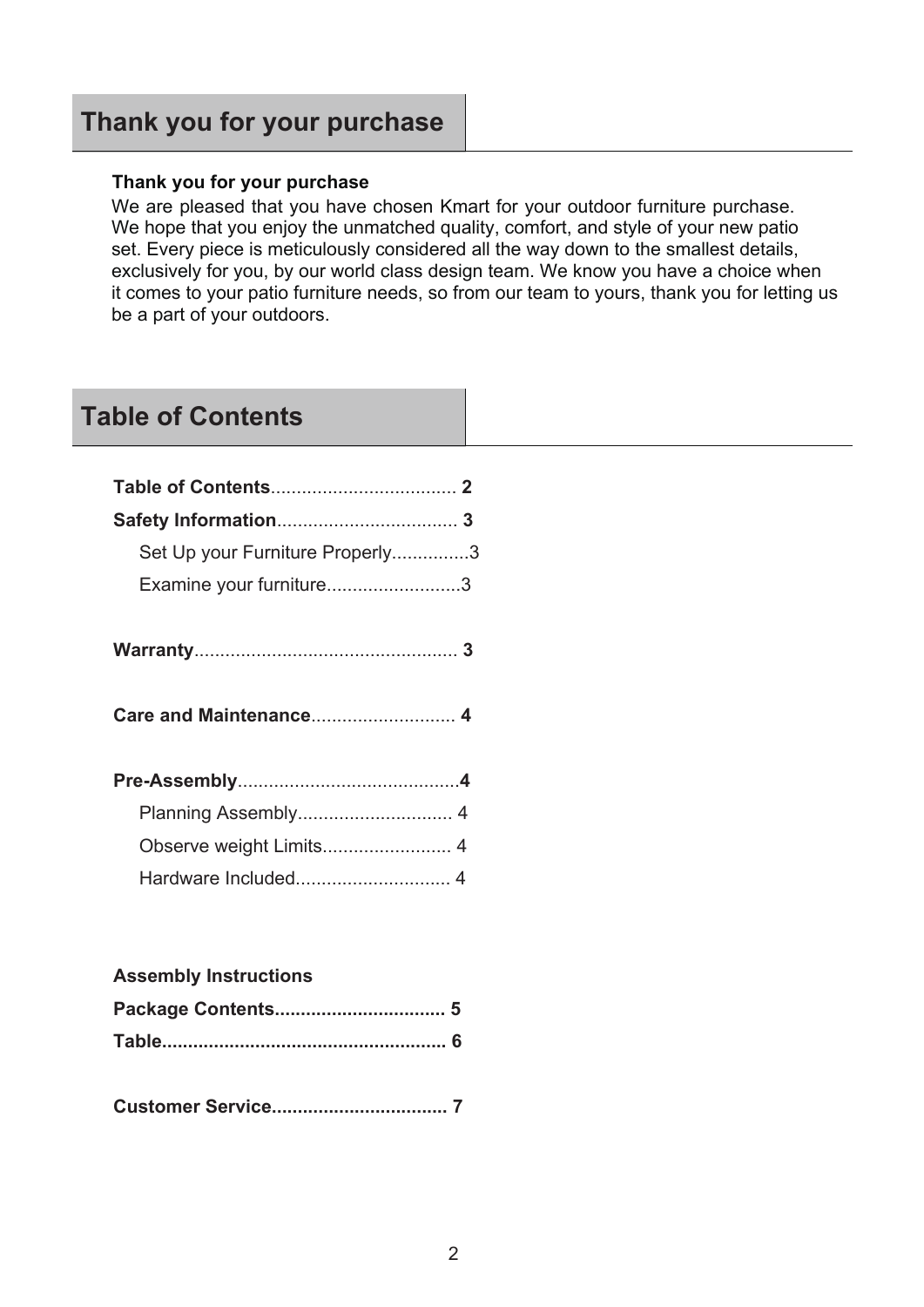#### **SET UP YOUR FURNITURE PROPERLY**

- $\Box$  Ensure that all parts are assembled properly and fully tightened as per the instructions.
- $\Box$  When placing in the desired location, ensure that all legs are resting on the same surface. You may adjust the legs levelers as required to ensure that the item stands in a rigid position.

#### **EXAMINE YOUR FURNITURE**

 $\Box$  Examine occasionally to ensure that there are no loose parts. If loose parts are found, they must be retightened fully before additional use.

### **Warranty**

#### **WARRANTY**

We warrant our products to be free of manufacturing defects to the original purchaser for the period listed below. We reserve the right to make substitutions with similar merchandise, if the model in question is no longer in production.

#### **EXCLUSIONS**

This warranty does not cover: Furniture used for commercial or non-residential purposes; failures caused by improper care; unreasonable or abusive use; freeze damage; acts of nature. Steel products are not covered against rust. Tempered glass table tops are not covered against breakage.

#### **FINISH**

Frame finish is warranted to be free of manufacturing defects for a period of one (1) year. Discoloration or fading of the finish as a result of exposure to the elements, chemicals, or spills is not covered.

#### **FABRIC**

Fabric is warranted to be free of manufacturing defects for a period of one (1) year. Discoloration or fading of the finish as a result of exposure to the elements, chemicals, or spills is not covered.

#### **FRAMES**

Frame is warranted to be free from defects in material or workmanship for a period of two (2) years for steel frame.

#### **FREIGHT & PACKAGING**

Freight and packaging are the responsibility of the original purchaser.

#### **CUSTOMER SERVICE**

 In case of a problem, call 1-800-457-4652 between 9:00 am to 5:00 pm Eastern standard time Monday through Friday or contact us at www.numarkcustomerservice.com for any question or problems you may have.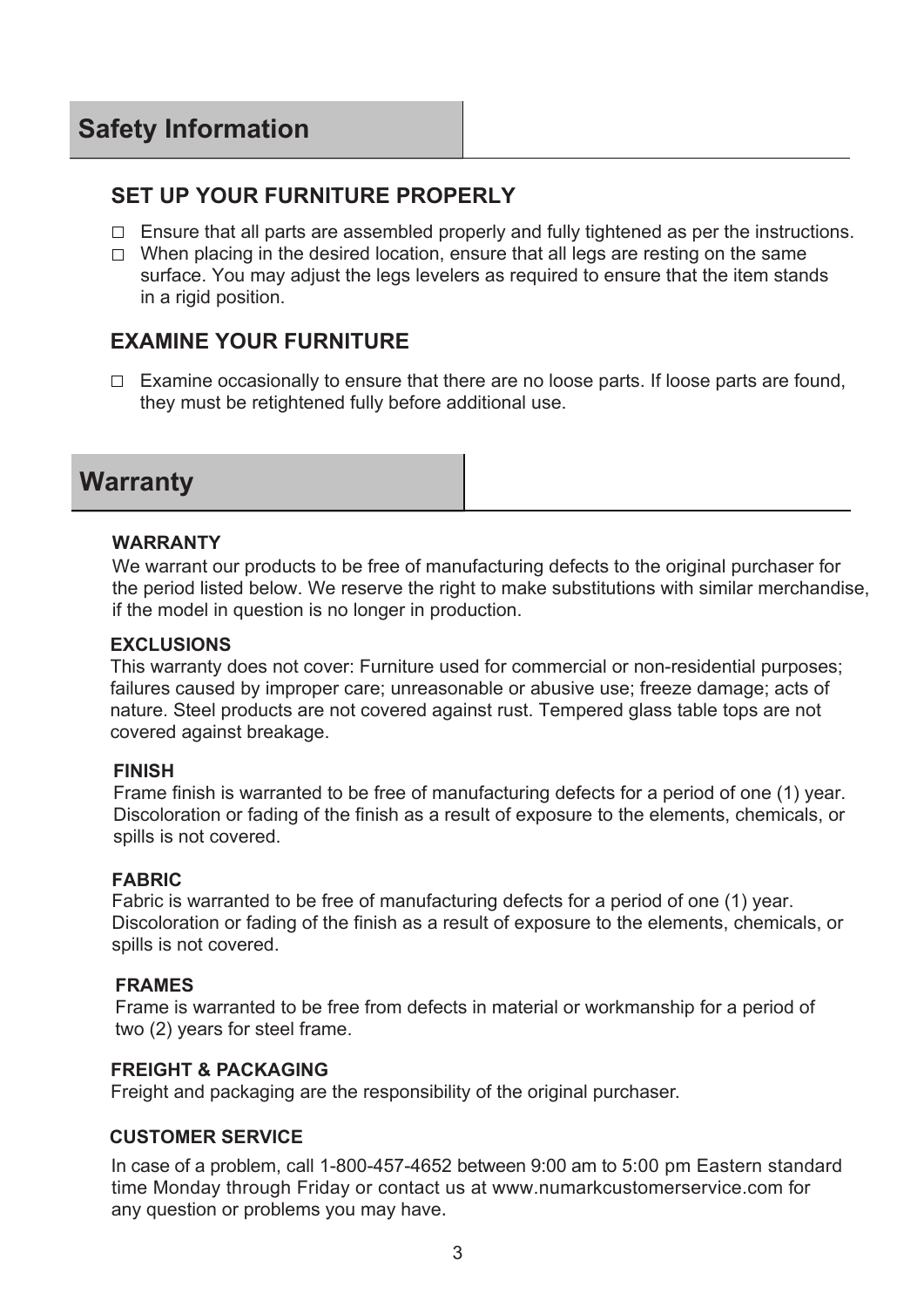## **Care and Maintenance**

- $\Box$  Though its powder-coated finish is rust-resistant, steel is prone to rust over time with exposure to the elements. In case of rust or scratches, lightly sand the affected area and apply touch-up paint. To maintain the finish periodically apply wax with a soft cloth.
- $\Box$  Tabletop ceramic tiles must be stored during fall and winter months in a dry location where temperatures will not fall below 32°F (0°C). Always use an umbrella base to secure umbrella. Ensure the "o" ring is in place in the umbrella hole in the tile top before inserting umbrella. Make sure umbrella is in the closed position when not in use and during high winds. Use furniture covers or store indoors during cold or inclement weather.
- $\Box$  Wash frames with a mild solution of soap and water; rinse thoroughly. Do not use bleach or solvents.

# **Pre-Assembly**

#### **PLANNING ASSEMBLY**

Read through all the instructions before beginning assembly. Unpack and identify all the parts. Place them on a flat, non-abrasive surface. Assembly by two people is recommended.

#### **OBSERVE WEIGHT LIMITS**

The recommended weight limits for the following products are listed below:

 $\Box$ Table: 100 lbs



**CAUTION:** If you overload your furniture, injuries can occur.

#### **HARDWARE INCLUDED**



**NOTED:** Hardware not shown to actual size.



## **A** Safety Information

**Do not completely tighten bolts until indicated in assembly step.**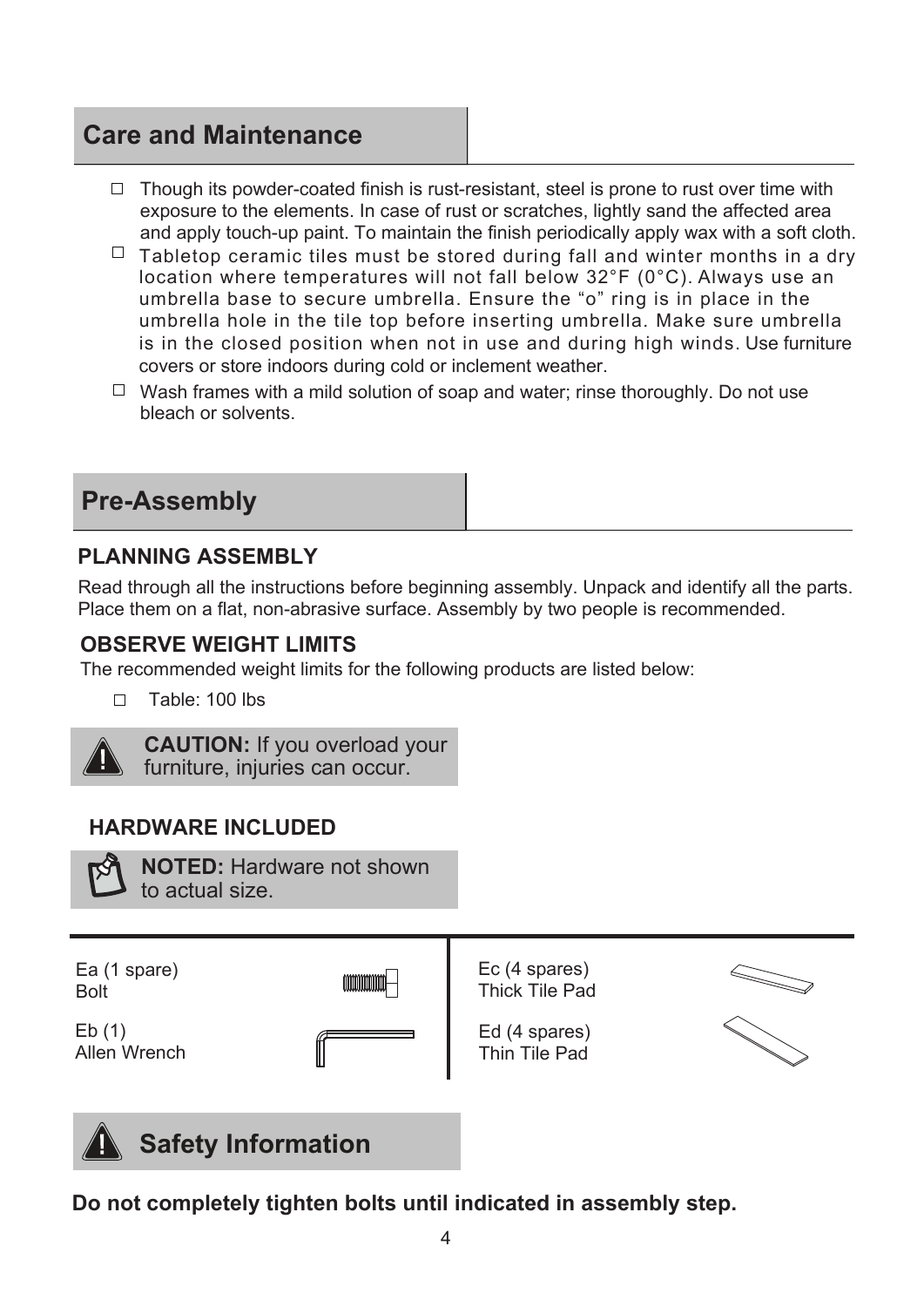## **Assembly Instructions**

## **Package Contents**

|   | <b>ITEM DESCRIPTION</b>                             | <b>QUANTITY</b> |
|---|-----------------------------------------------------|-----------------|
|   |                                                     |                 |
| A | Tabletop (Attached 8 Bolts and 8 Metal Washers)     |                 |
| B | Leg (Attached 2 Bolts and 2 Metal Washers for each) | 4               |
| С | <b>Metal Center Ring</b>                            | 1               |
| D | <b>Ceramic Tile</b>                                 | 8<br>+ 1 spare  |
|   |                                                     |                 |

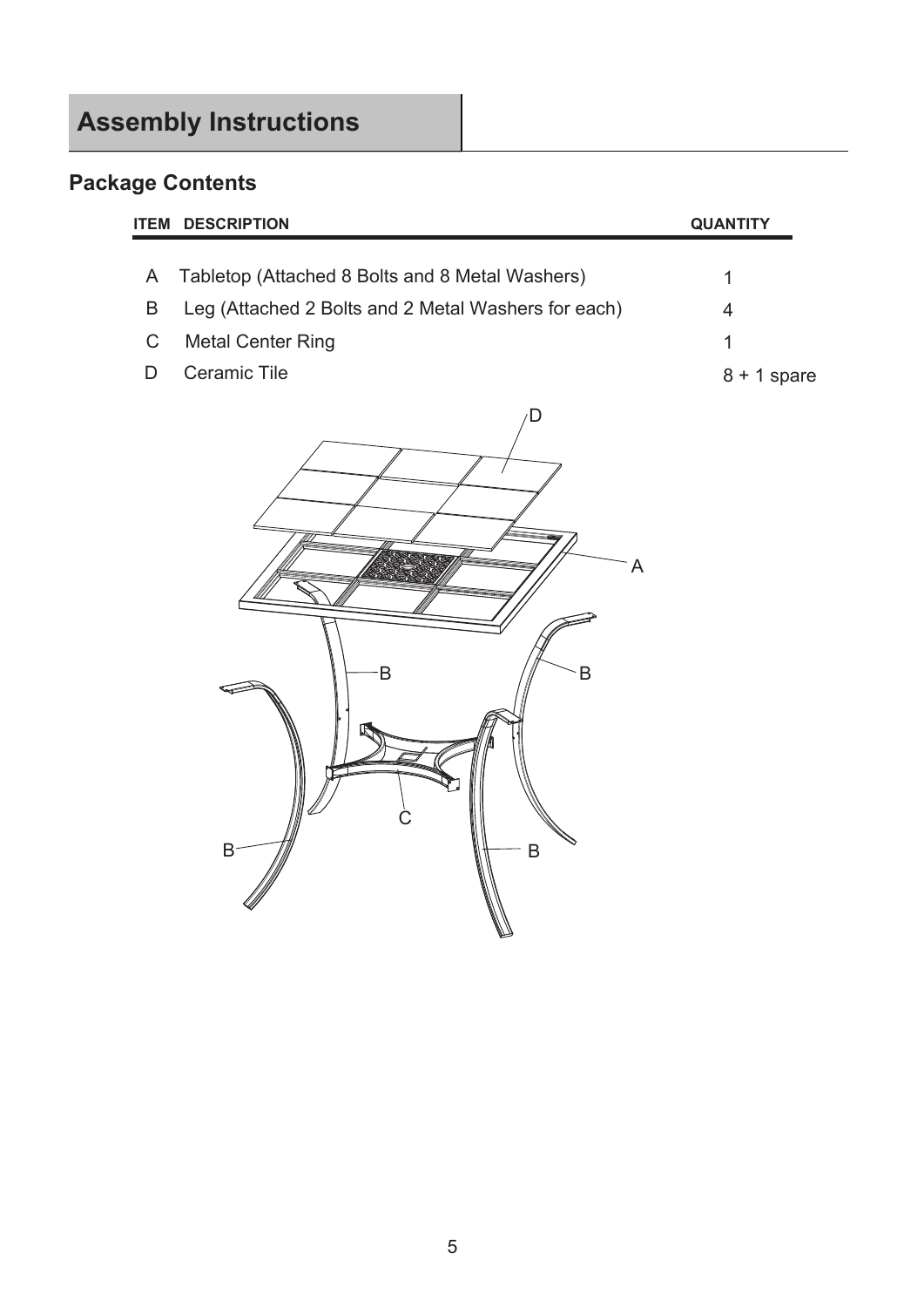## **Assembly Instructions**

## **1 Attaching the leg to the tabletop**

Ea x 8 Bolt (remove from the tabletop) **COODINATIONAL** 

Metal Washer x 8 (remove from the tabletop)



• Repeat procedure for the remaining three legs.

#### **2 Attaching the metal center ring to the legs**

Ea x 8 Bolt (remove from the leg)



 $\bigcirc$ 

Metal Washer x 8 (remove from the leg)





Repeat procedure for the remaining three legs.